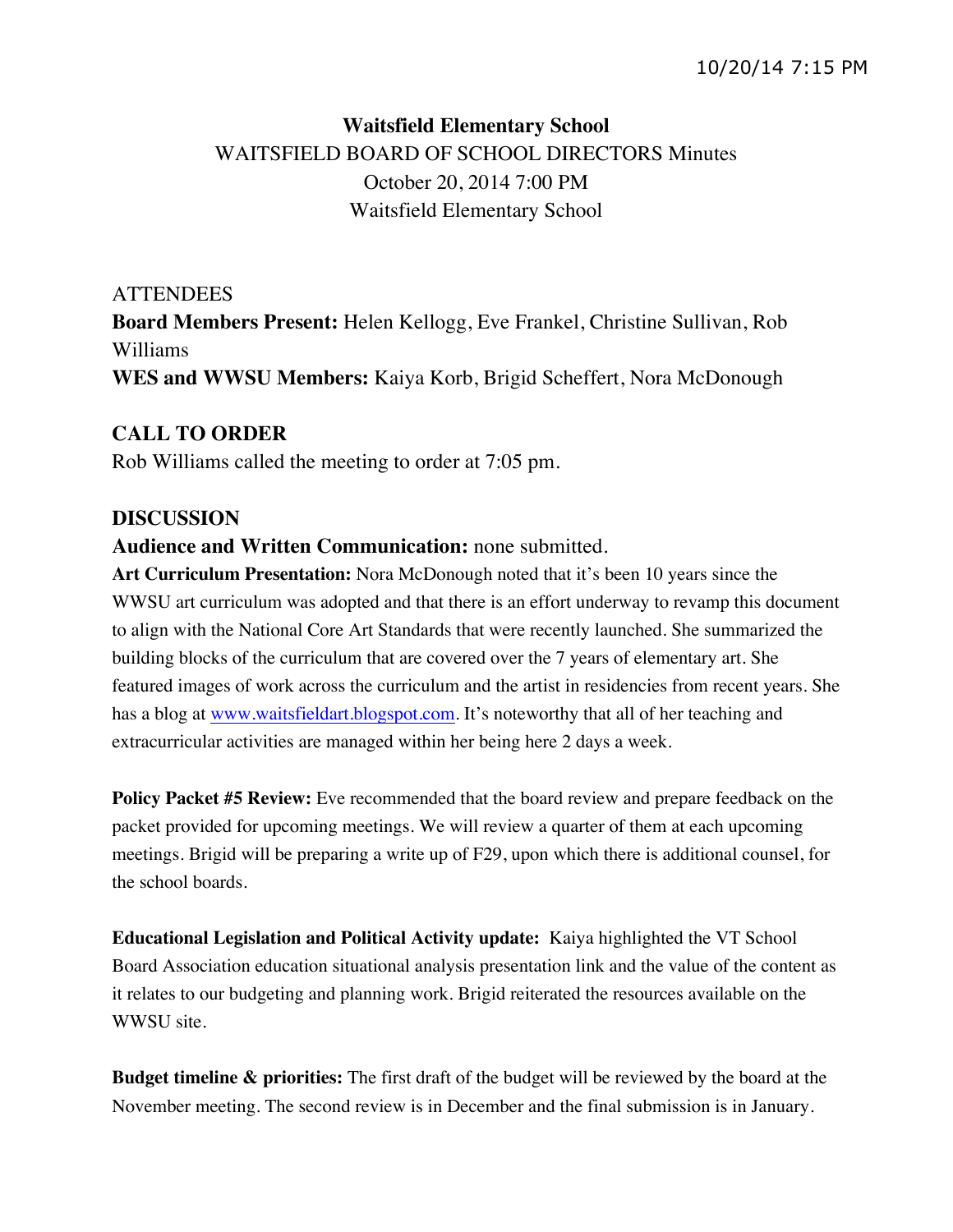Kaiya called out a few variables that she will be focused on in the budget building process including shifts in population needs and grant monies.

**Enrollment Report:** Overall, we anticipate an overall decline in student population next year. She will present staffing scenarios that give the board options for moving forward.

#### **ACTION**

**Approval of Minutes:** Eve Frankel made a motion to approve the minutes from September 15, 2014. Rob Williams seconded and the motion was unanimously approved.

Board Warrants: Helen Kellogg made a motion to authorize Rob Williams as the designee for the second board warrant signature. Eve Frankel seconded and the motion was unanimously approved.

#### **REPORTS**

**Financial Report:** Kaiya distributed an updated financial projection which shows an anticipated balance of \$7,345 for the year . Our revenues are down by roughly \$24,000, but our expenses are also down. Staffing transitions are the primary driver, with special education being secondary. The projections are conservative.

**Principal's report:** On the recent WWSU in-service day, the focus was on technology, including everything from sharing tools that will help students "portfolio" their work to tools to directly enhance student learning experiences. The day also included professional conversations, for example around science standards. The next early release day will be November  $5<sup>th</sup>$ , and will be focused on building base work around literacy. Kaiya noted the elimination of the behavior interventionist position contracted through Washington County Mental Health, a position that was held by Andrew Ripley. This change was the result of a shift in our population and needs. The staff benefitted from his expertise and are now working to carry forward with the new learning and guidance provided through working with him. We are also preparing for the SBAC (Smarter Balanced Assessment Consortium) administration in March. Given the new format of that test, there is a lot to prepare. We got our NECAP science results back from the assessment conducted with  $4<sup>th</sup>$  graders last spring; 86% of our students are meeting the standards for their grade, showing specific growth especially in the inquiry aspect of the test. On the facility, we've been looking at the installation of a security door. The cost estimates are significant, which led us to delay in years past. On behalf of the school, Michelle Baker applied for and received a grant that would cover \$8,000, addressing a large portion of the costs. Everybody Wins is back in swing in the school bringing 24 adults into the school every week. The Safe Routes to School program is now being led by Leslie Badger and the goal is to update our travel plan. That plan is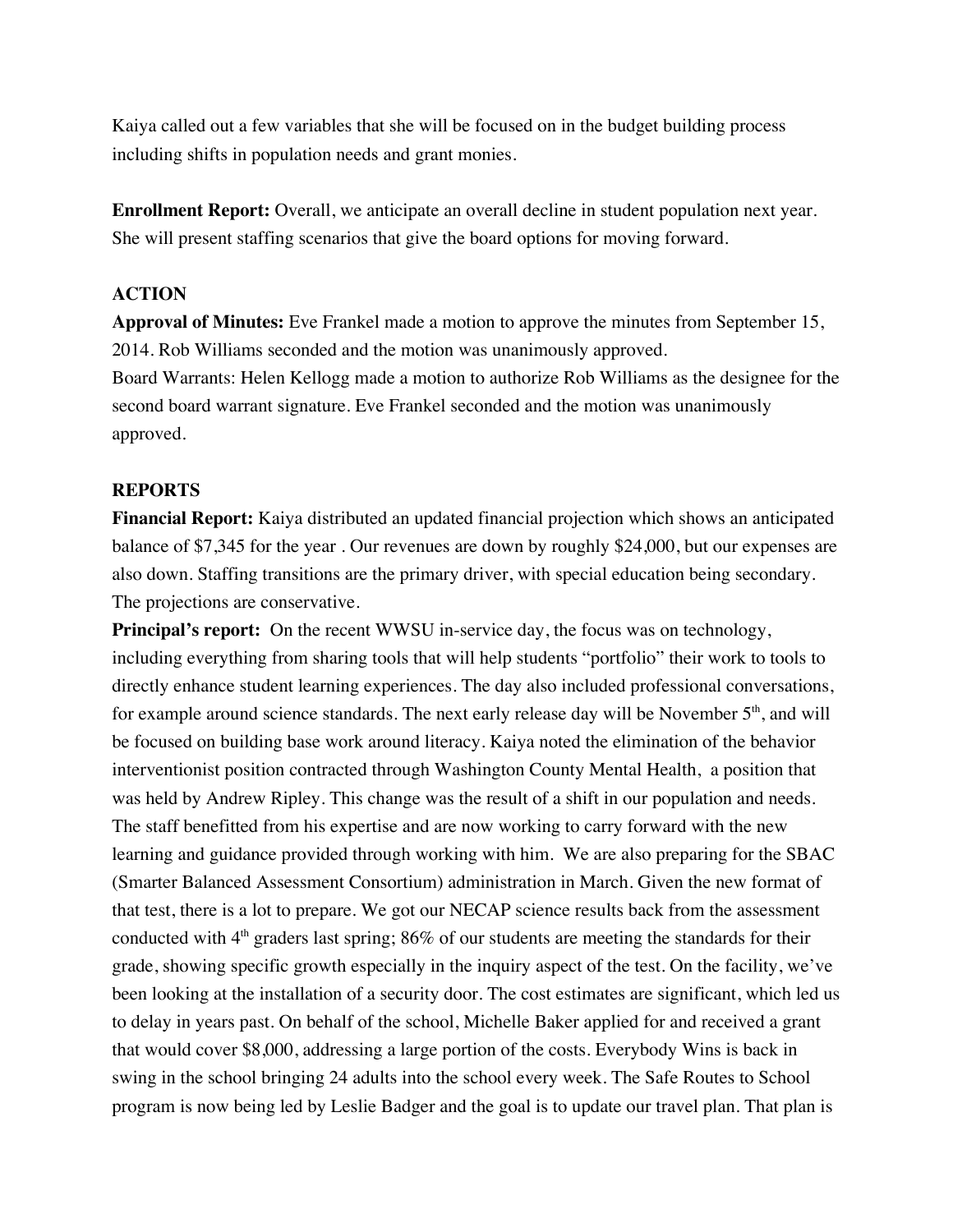focused on the needs of our students and families. Kaiya encouraged going to the preschool blog featuring students interacting with the construction underway. Kaiya is still in contact with the select board on the municipal solar project, but there has been no further development with this project.

**WWSU Executive Committee:** Eve, Helen and Brigid went to the VSBA meeting, returning with many takeaways. When looking at the relative health of districts we scored very well. The breakout sessions also revealed how efficient and advanced we are in many areas. The math demonstrated that if all VT classrooms had a minimum of 14 students, the state would save roughly \$75MM per year. The presentation also illustrated that comparable funding does not necessarily equate to comparable services. Eve invited the WES board to come to the next executive committee meeting to review key WWSU budgeting points before bringing that information to the community. There is also a discussion around funding professional development in a meaningful way going forward. This would create leadership teams by disciplines to ensure best practices are identified and broadly used cross the WWSU. The meeting will be at 5:30 on November  $12<sup>th</sup>$ .

**Superintendent's Report**: Brigid noted that once a year all the faculty gather at Harwood Union High School. The theme for this year was technology. Brigid's opening message was bringing your whole self to your work. Her remarks can be found on the WWSU website.. Brigid shared the news that a press release was issued by the state police today for an arrest warrant of a former WES staff member Kay Marcelle. Brigid then read the press release aloud. All requests for information from media sources will be directed to the superintendent. Brigid stressed that these were not school district monies and that the fund was governed by a private board, not the WWSU. The Board directed Brigid to draft a press release responding to this news.

#### **EXECUTIVE SESSION**

Helen Kellogg made a motion to go into executive session on a matter of personnel: Evaluation/Employment. Christine Sullivan seconded and the board went into executive session at 8:53 pm. The board came out of executive session of 9:01. Rob Williams made a motion to accept the request by Nora McDonough to take up to 15 days paid maternity leave. Eve Frankel seconded and the motion was unanimously approved.

Helen Kellogg made a motion to go into executive session on a matter of personnel.: Evaluation/Employment. Christine Sullivan seconded and the board went back into executive session at 9:06 pm. The board came out of executive session at 9:21 pm. The superintendent evaluation was completed and submitted.